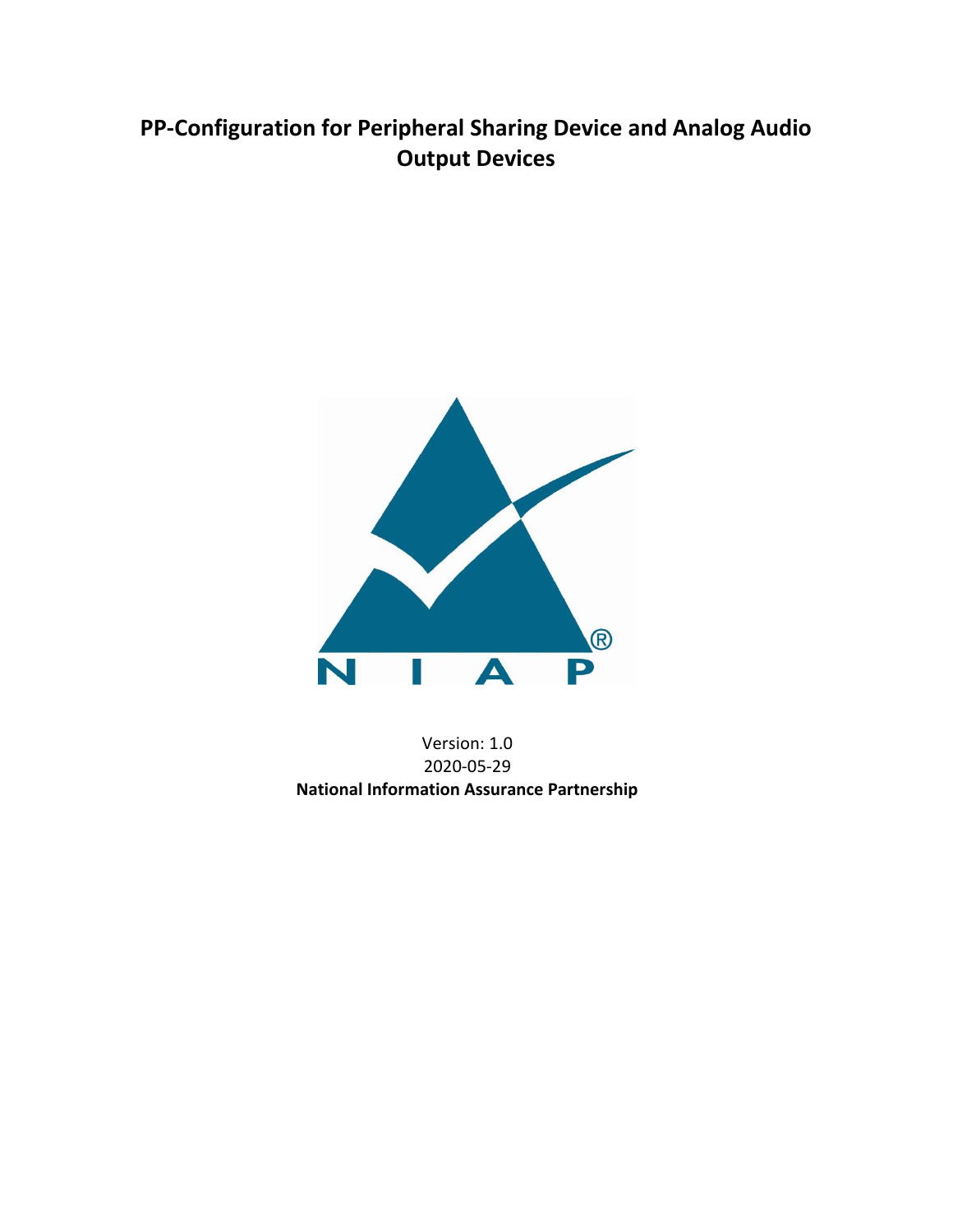# Table of Contents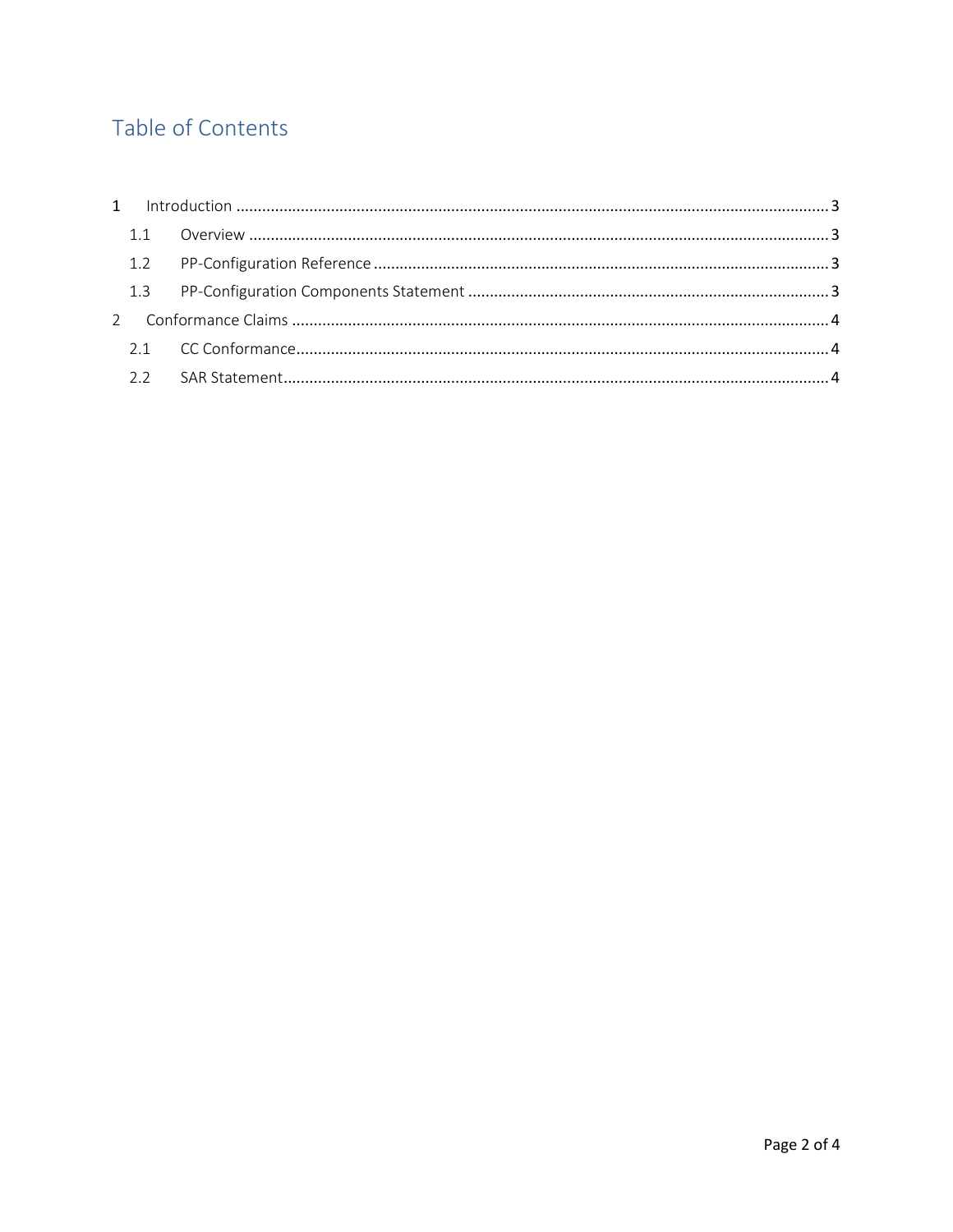# <span id="page-2-0"></span>1 Introduction

### <span id="page-2-1"></span>1.1 Overview

This PP-Configuration is for a Peripheral Sharing Device (PSD) that includes functionality for analog audio output devices. The PSD can share these peripherals between multiple computers or support a single connected computer.

### <span id="page-2-2"></span>1.2 PP-Configuration Reference

This PP-Configuration is identified as follows:

- PP-Configuration for Peripheral Sharing Device, Analog Audio Output Devices, 29 May 2020
- As a shorthand reference, it can be identified as "CFG\_PSD-AO\_V1.0"

### <span id="page-2-3"></span>1.3 PP-Configuration Components Statement

This PP-Configuration includes the following components:

- Base-PP: Protection Profile for Peripheral Sharing Device, Version 4.0 (PP\_PSD\_V4.0)
- PP-Module: PP-Module for Analog Audio Output Devices, Version 1.0 (MOD\_AO\_V1.0)